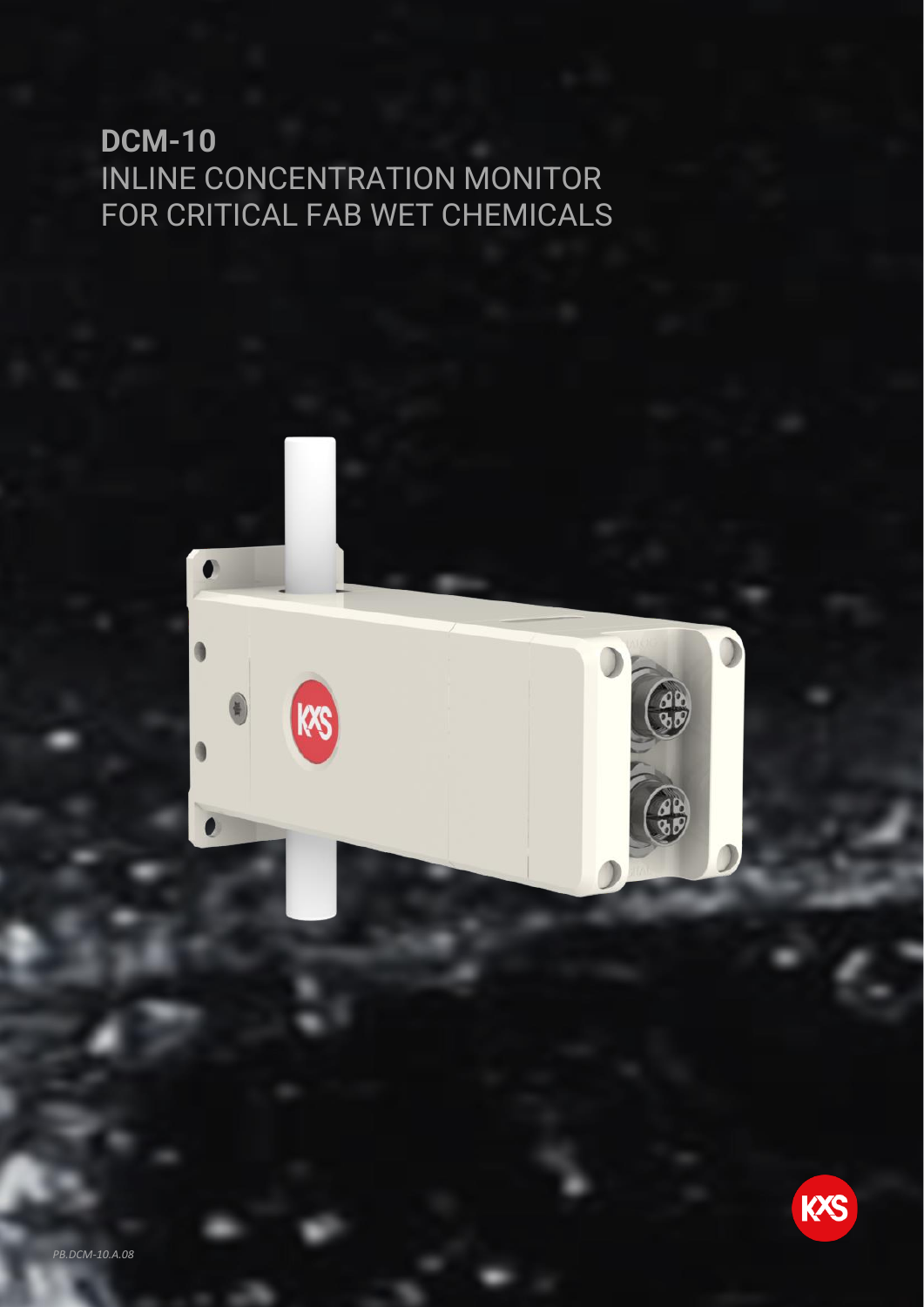# **APPLICATIONS**

DCM-10 optical concentration monitor is designed to:

- **Define** incoming clean chemical and raw CMP slurry density
- **Example 1 Achieve and ensure**  $H_2O_2$  conc% in CMP slurries for copper, tungsten and interlayer dielectric applications
- **EXECORTE CORTE ER IN EXECUTE:** wafer back side poly etch HNO3:HF and buffered oxide etch BOE
- **Optimize** bath life of post-etch residue removers like EKC265™ and other solvents in wet strip spinning tools

#### **Other typical application uses:**

- Chemical feed and blend verification of SC-1 and SC-2
- **Example 1 Silicon wet etch with 50% KOH**
- **E** Titanium etch with  $\mathsf{H}_2\mathsf{SO}_4\text{:HNO}_3\text{:H}_3\mathsf{PO}_4$  blends
- Post-CMP cleans with various mixtures





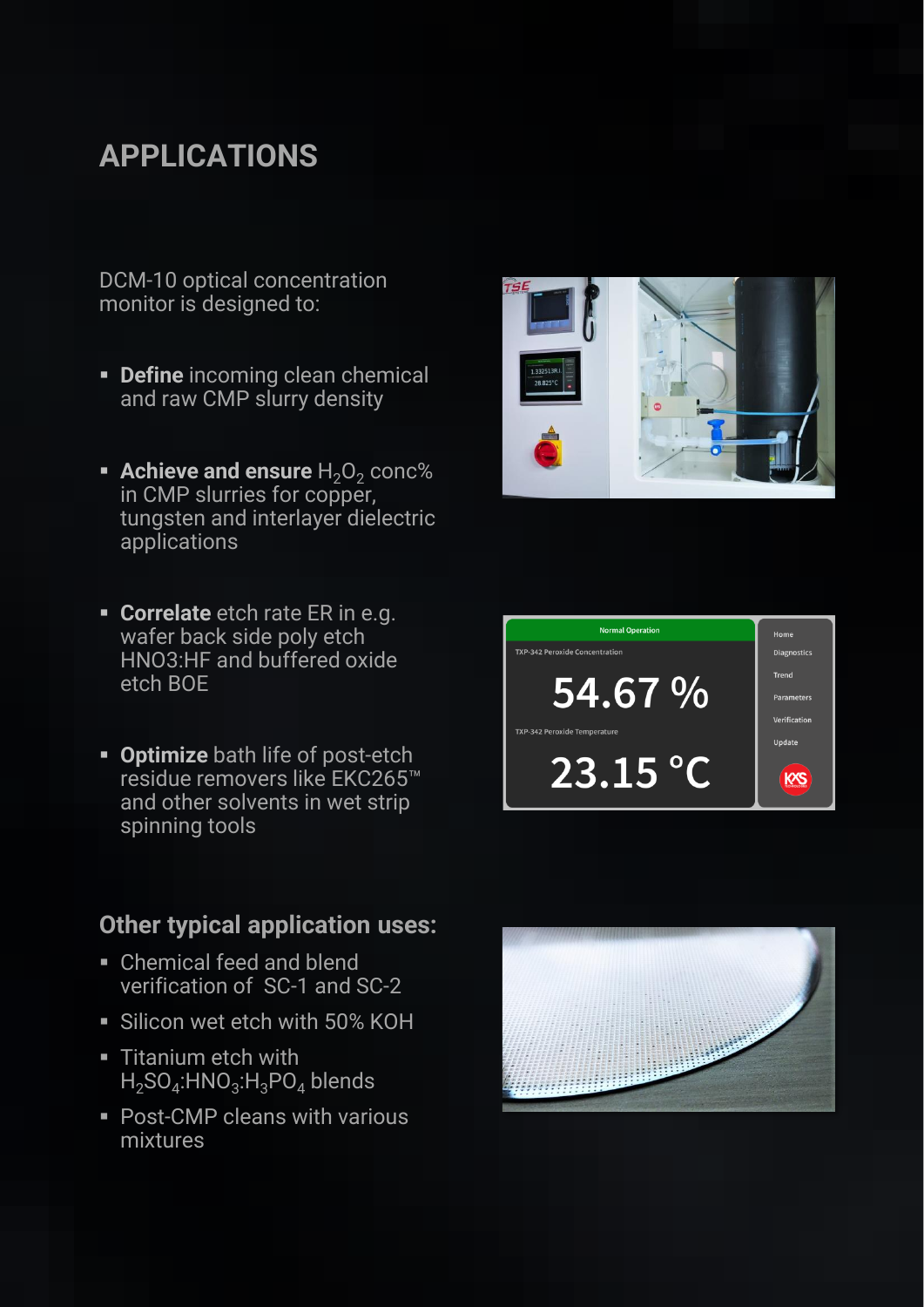



Mounting bracket

(Hermetically encapsulated)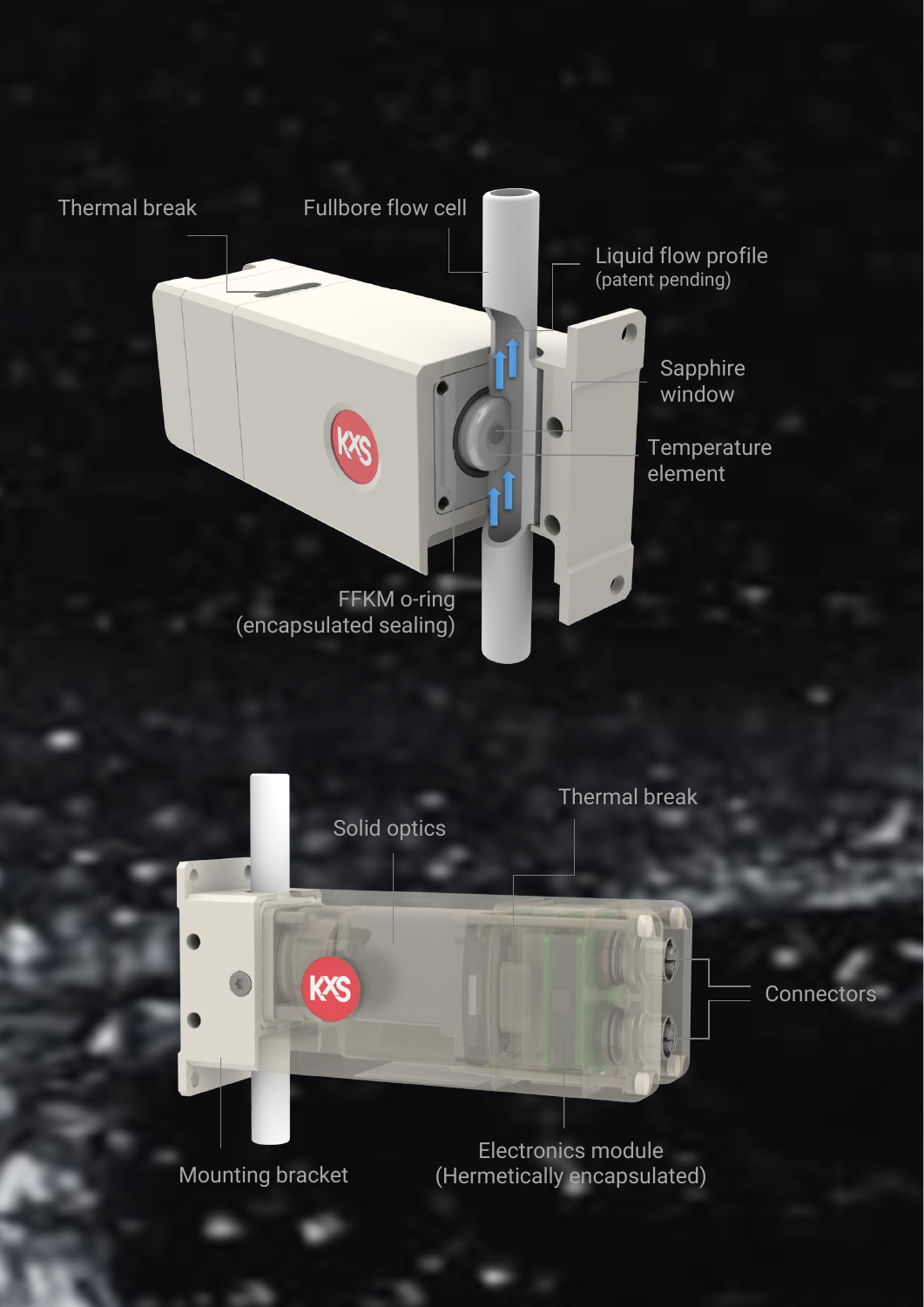## **¼"…1" Full bore flow cells for Flare, Pillar, PrimeLock® connections**



55mm (2.2")

### **Measurement principle**

The optical concentration measurement is based on Snell's law and critical angle of total reflection. Light is transmitted from the LED to the interface between the optical window and the liquid. With the concentration of the liquid, defined angles are reflected back creating light and shadow interface images on the digital camera. The interface of the light activated pixels is converted to refractive index units and concentration values.



### **Digital and analog M12 connectors**

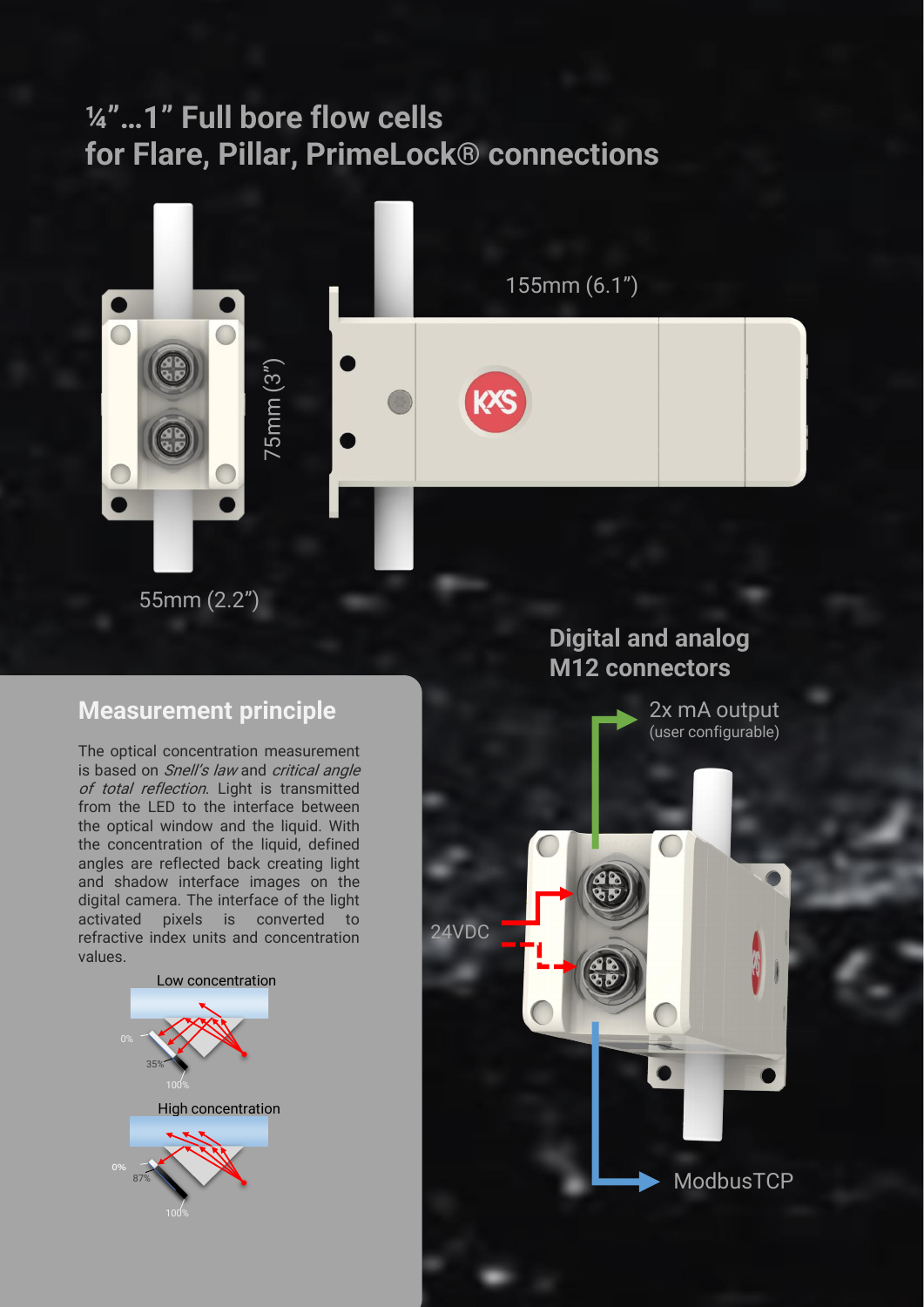## **ONE MOTIVATION: Reduce mix-to-mix and chamber-to-chamber variability**



#### **Distinct interface detection of**

- **u** dilute HF
- **•** DIW flush
- cold SC-1
- hot SC-2
- cold SC-2
- hot HCl
- cold HCl



#### **Chemical spiking and dispense**

- **■** H2O2 in CMP slurries
- H2O2 NH3 water and HCl in tool in-situ blending
- Incoming CMP slurry density